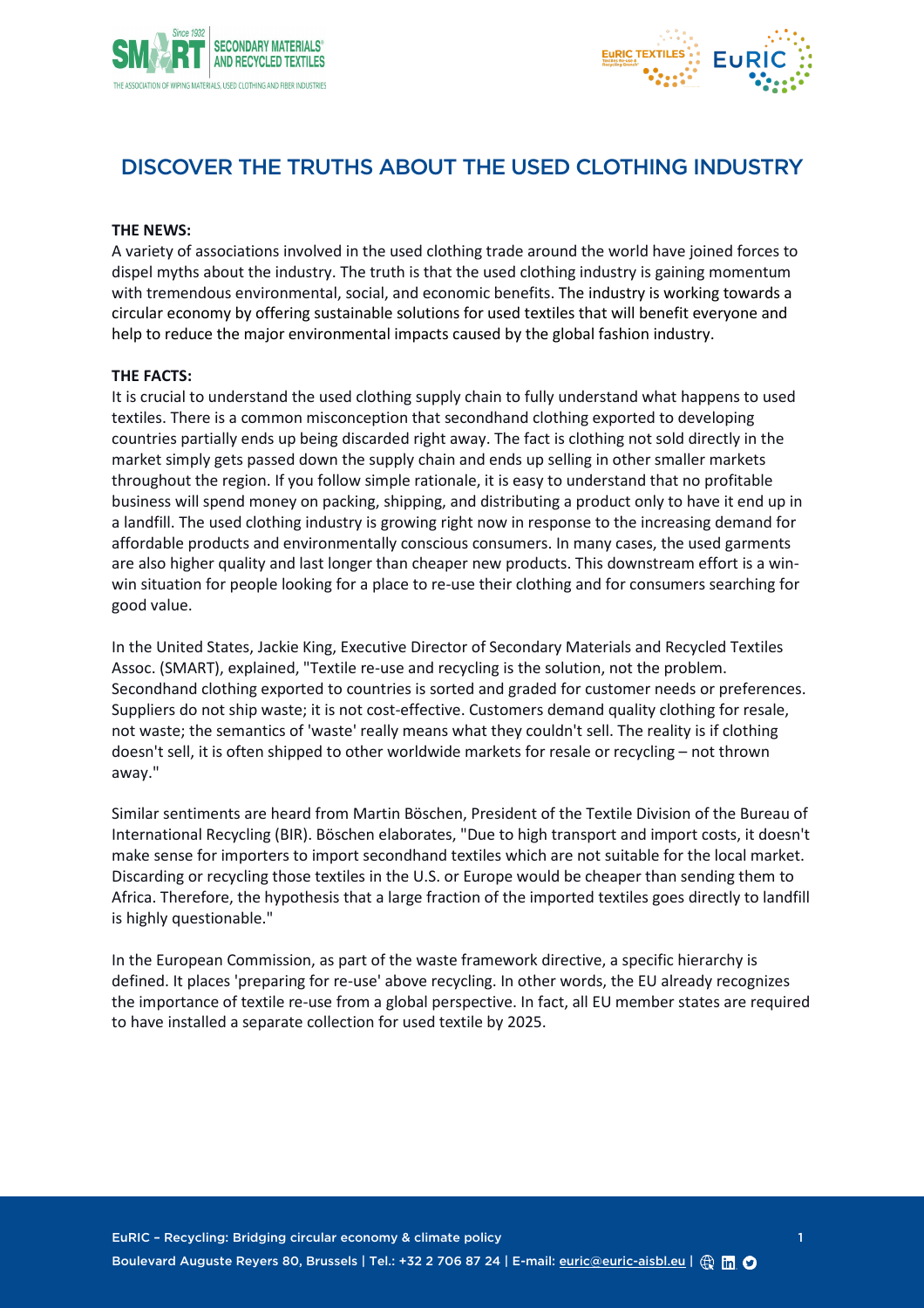



# **Waste hierarchy**



*Source: [https://ec.europa.eu/environment/topics/waste-and-recycling/waste-framework-directive\\_en](https://ec.europa.eu/environment/topics/waste-and-recycling/waste-framework-directive_en)*

# **THE PROOF:**

On March 5th, 2021, the Institute of Economic Affairs in Kenya released an extensive study on the used clothing industry and its contributions to the Kenyan economy. Kenya is an excellent example of the impact secondhand clothes can have on the economy. Kenya is one of the largest importers of used clothing in Africa.

Key Research Findings:

- The used clothing textile industry is crucial to Kenya's economy as **two million people are directly employed**. In addition, thousands of other jobs are created and supported in ancillary sectors, like the transportation industry.
- Based on the Kenya National Bureau of Statistics (KNBS) Manpower Survey, mitumba traders fall under the secondhand clothes and footwear industry and make up an estimated **10% of the extended labor force**, or two million people. Therefore, the secondhand clothing industry improves standards of living for two million people and **reduces poverty levels**. The impact is significant since the Wellbeing Report of 2018 (Kenya National Bureau of Statistics) states that 36% of the Kenyan population lives below poverty.

*Source[: https://ieakenya.or.ke/download/the-state-of-second-hand-clothes-and-footwear-trade-in-kenya/](https://ieakenya.or.ke/download/the-state-of-second-hand-clothes-and-footwear-trade-in-kenya/)*

The used clothing industry is simply the supplier responding to the demands of Kenyan consumers. Consumers are seeking good value clothing on limited budgets. The report states, "The typical income earner in Kenya spends about 40% of monthly earnings to procure food alone. The rest of the available income is spent on shelter, transportation, education, health, and other needs". Therefore**, 91.5% of households in Kenya buy secondhand clothes.**

- It is a significant source of government revenues. Kenya imported 185,000 metric tons of secondhand clothing in 2019 equivalent to an approximate 8,000 containers. As a result: businesses also pay license fees to national and local governments, which translates into millions of dollars to support the economy.
- In Kenya's used clothing sector, many businesses are operated by women, which helps **promote gender equality.**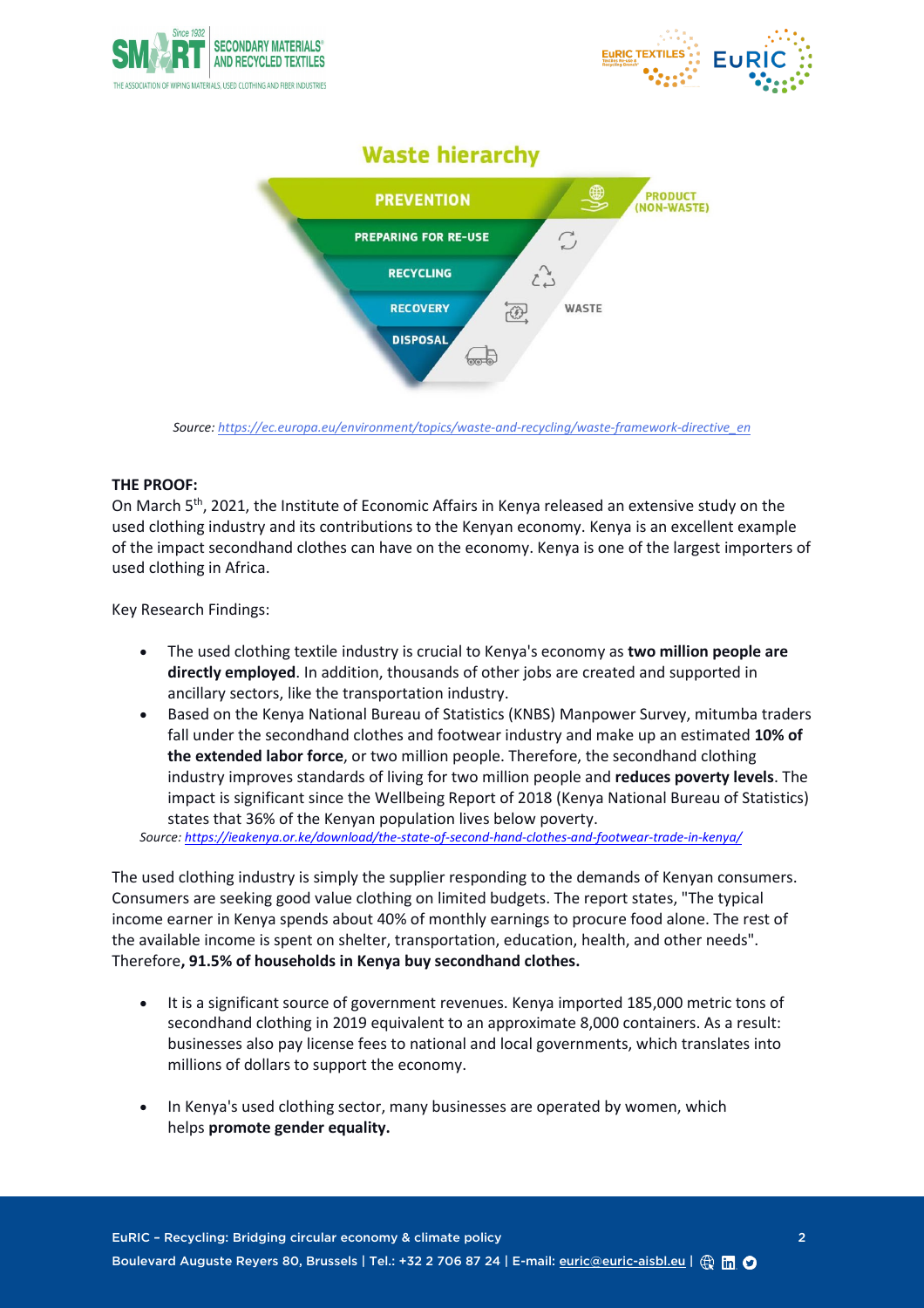



The environmental benefits of the used clothing trade are clear: For every 100 used garments purchased, it means 60-85 new garments are displaced. In turn, that means there is a **significant reduction in greenhouse gas emissions** and the use of toxins which would have been caused by the production of new textiles.

The extreme benefits of the used clothing industry which are impacting Kenya can have the same effect globally. The Chief Executive Officer at the United Kingdom's Textile Recycling Association, Alan Wheeler, explains it best: "The used clothing industry will continue to underpin the viability of circular business models for decades to come and supplying used clothing to markets & people wherever they are in the world will be fundamental to achieving the maximum environmental benefits as well as social and economic benefits."

## **MOVING FORWARD:**

As a collective group of used clothing and textile associations from various countries, we want to set the record straight and strongly encourage the world to consume used clothing and textiles. The used clothing industry has a far-reaching and positive social, economic, and environmental impact. Even the fashion industry is slowly joining the recycled trend's movement. Other countries should also follow the trends now being set in African countries where 're-use' is more the norm. We should be advancing towards the same dream: for a circular economy which is essential from a global perspective.

We issue one final challenge, please 'share' this factually correct information and let it circulate on the web. We hope it will correct any erroneous information about the worldwide benefits of secondhand clothing, from where it is collected to where it is reused.

Signed, *The Secondary Materials and Recycled Textiles Association (SMART), The European Recycling Industries' Confederation (EuRIC) – Textiles Textile Recycling Association (TRA) Bureau of International Recycling (BIR) – Textile Division* 

**CONTACTS:** (available for interviews)

#### **United States:**

Jackie King, Executive Director Secondary Materials and Recycled Textiles Assoc. (SMART) Tel: 1.443.640.1050 X105 / c. 1.410.920.6681 [jking@msp-amc.com](mailto:jking@msp-amc.com)

#### **United Kingdom**

Alan Wheeler CEO Textile Recycling Association Tel: 0345 459 8276 [info@textile-recycling.org.uk](mailto:info@textile-recycling.org.uk)